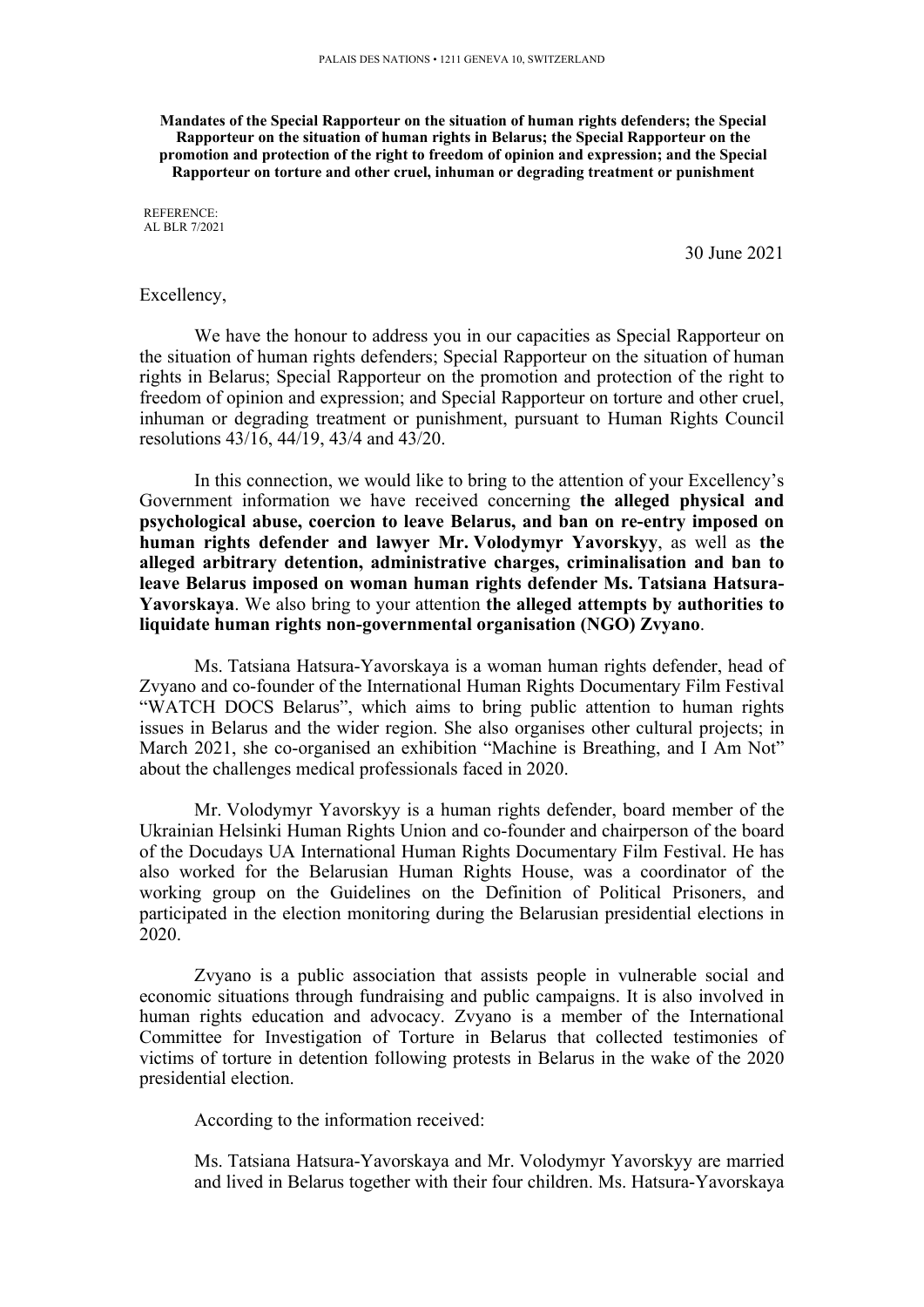and three elder children are Belarusian citizens. Mr. Yavorskyy is <sup>a</sup> Ukrainian citizen and <sup>a</sup> permanen<sup>t</sup> resident of Belarus since 2012. Their younges<sup>t</sup> child holds both Belarusian and Ukrainian citizenships.

In October 2020, after the Investigative Committee had learned about Zvyano'<sup>s</sup> role in documenting torture, Ms. Hatsura-Yavorskaya received phone threats from officials working for the Investigative Committee.

On 5 April 2021, the officers of the Financial Investigations Department of the State Control Committee – allegedly accompanied by the State Security Committee officers – conducted searches at Zvyano'<sup>s</sup> office, Ms. Hatsura-Yavorskaya'<sup>s</sup> and Mr. Yavorskyy'<sup>s</sup> apartment in Minsk, and their house near Minsk. Warrants were presented for the searches, but reportedly lacked specific details as to the grounds for carrying them out. The requests to invite <sup>a</sup> lawyer were denied. During the search at Zvyano'<sup>s</sup> office, the officers seized Ms. Hatsura-Yavorskaya'<sup>s</sup> laptop and mobile phone, six laptops belonging to Zvyano and its employees, as well as documents and all data storage devices. During the search at Ms. Hatsura-Yavorskaya'<sup>s</sup> and Mr. Yavorskyy'<sup>s</sup> apartment and house, they seized <sup>a</sup> laptop, iPad, phone, documents, and money.

On the same day, Ms. Hatsura-Yavorskaya was detained in connection with an undisclosed criminal case. She was not provided promp<sup>t</sup> access to her lawyer.

A few days later, Ms. Hatsura-Yavorskaya was also found guilty of an administrative offence of "disobeying <sup>a</sup> lawful order of <sup>a</sup> police officer" and fined for the offence.

On 12 April 2021, the officers of the Financial Investigations Department of the State Control Committee – allegedly accompanied by the State Security Committee officers – conducted another search at Ms. Hatsura-Yavorskaya'<sup>s</sup> and Mr. Yavorskyy'<sup>s</sup> apartment. The search lasted for three hours. The officers seized <sup>a</sup> laptop, data storage devices, and documents.

The warrant authorising the search reportedly lacked specific details as to the grounds for the search. The witnesses who attested the circumstances of the search had arrived together with the officers and left in their car. The requests to invite <sup>a</sup> lawyer were denied.

On 12 April 2021, after the apartment search, the officers took Mr. Yavorskyy to the Financial Investigations Department of the State Control Committee, where he was interrogated by the officers of the Financial Investigations Department and also allegedly the State Security Committee officers. Mr. Yavorskyy was denied access to <sup>a</sup> lawyer. He was questioned about his and his wife'<sup>s</sup> human rights work. During the interrogation, the officers physically abused Mr. Yavorskyy. As <sup>a</sup> result, he had extensive bruises on his arm, thigh, knee, and back. The officers also psychologically abused him. He was informed that, unless he left Belarus within 48 hours, he would be arrested under <sup>a</sup> criminal case and his nine-year-old child would be taken away and placed in an orphanage. At the end of the interrogation, Mr. Yavorskyy was forced to sign <sup>a</sup> non-disclosure agreemen<sup>t</sup> on the details of the criminal case.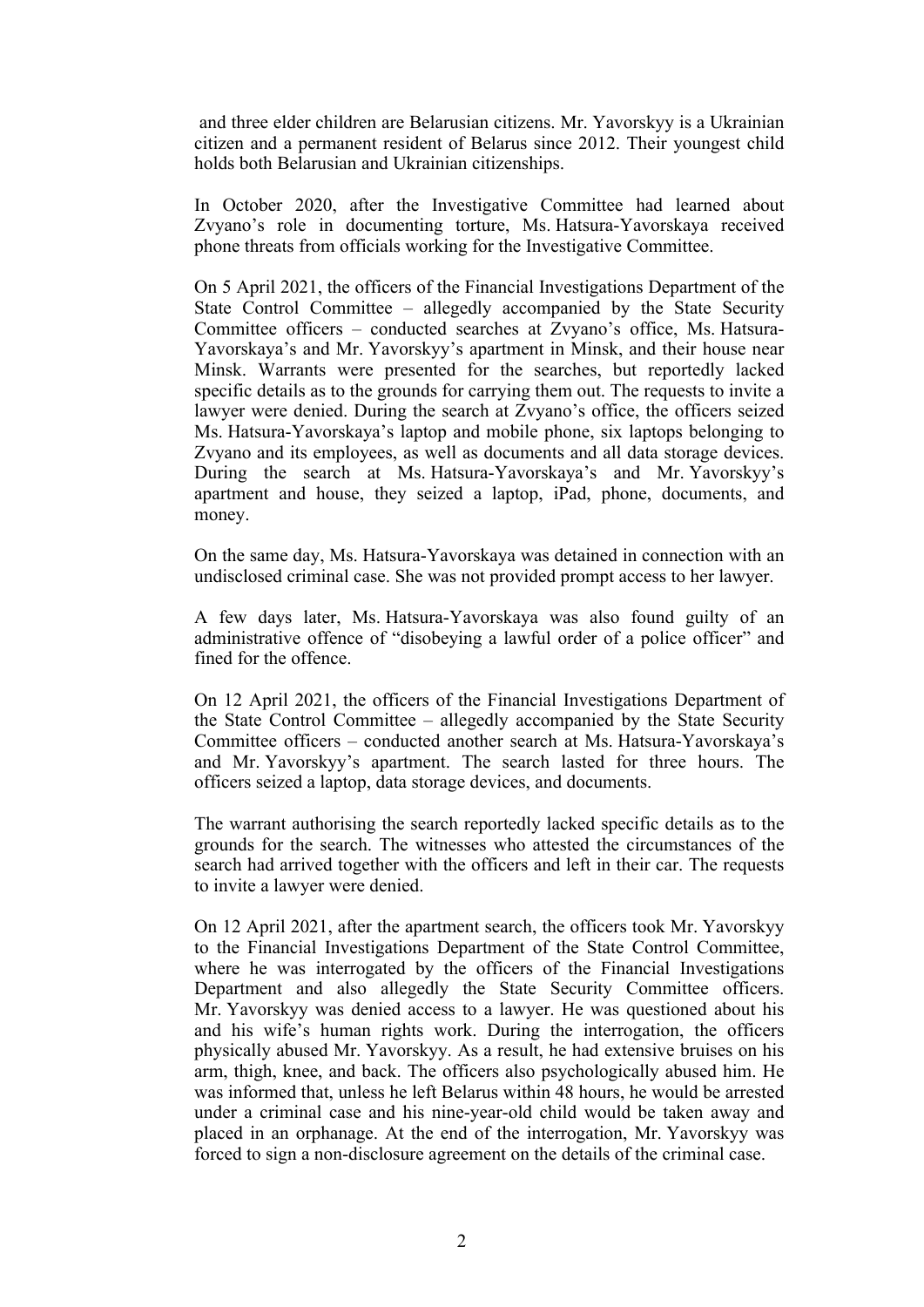On 14 April 2021, Mr. Yavorskyy left Belarus with his nine-year-old child. He was informed that he had been banned from re-entering Belarus for ten years without any further explanation or official document. No consideration was given to the fact that he had been living in Belarus for many years and his wife and three children remained there.

On 15 April 2021, Ms. Hatsura-Yavorskaya was released from detention without criminal charges. However, she remains <sup>a</sup> suspec<sup>t</sup> in <sup>a</sup> criminal case under article 342 (1) of the Criminal Code of Belarus ("organisation and preparation of actions that grossly violate public order, or active participation in them"). The status of the investigation is unclear. If convicted, she may be imprisoned for up to three years.

Ms. Hatsura-Yavorskaya is banned from leaving Belarus. She remains there with three elder children, one of whom is a minor.

On 9 June 2021, Zvyano received <sup>a</sup> written warning from the Ministry of Justice, which is an NGO regulator in Belarus, alleging that Zvyano had violated the law in the following ways:

- 1) By monitoring the healthcare system during the pandemic, allegedly in violation of the law and Zvyano'<sup>s</sup> Charter (the Charter reportedly explicitly permits such monitoring);
- 2) By not providing information and documents in response to <sup>a</sup> reques<sup>t</sup> allegedly sent to Zvyano on 19 May 2021 (Zvyano reportedly did not receive the request, and in any case, it was reportedly impossible for the organisation to comply with the request, as all documents and equipment were seized on 5 April 2021 and have not been returned);
- 3) By including in Zvyano'<sup>s</sup> activities listed on its website an activity that is not permitted in the Charter (the list reportedly does comply with the Charter).

Without wishing to prejudge the accuracy of the information received, we wish to express concern as to the physical and psychological abuse of Mr. Volodymyr Yavorskyy, coercion to leave Belarus, and the ban on re-entry for ten years, even though his wife and three children reside in Belarus. We also wish to express concern as to the alleged arbitrary detention of Ms. Hatsura-Yavorskaya, administrative and criminal cases against her, and the ban on leaving Belarus, even though her husband and nine-year-old child are outside Belarus. We are gravely concerned that these measures appear to be connected to their human rights work and the exercise of their rights to freedom of expression and of association.

We furthermore express our concern at allegations received about the searches and seizure of electronic devices, documents, and money by the law enforcement officers, as well as denial or restriction of access to <sup>a</sup> lawyer, and the requirement to sign <sup>a</sup> non-disclosure agreement, which seem to be aimed at intimidating and silencing Ms. Hatsura-Yavorskaya and Mr. Volodymyr Yavorskyy. We are furthermore concerned by the warning received by Zvyano with reportedly irregular or incorrect allegations directed at the NGO. We are deeply concerned that this may be the first step towards liquidating Zvyano for its legitimate human rights activities.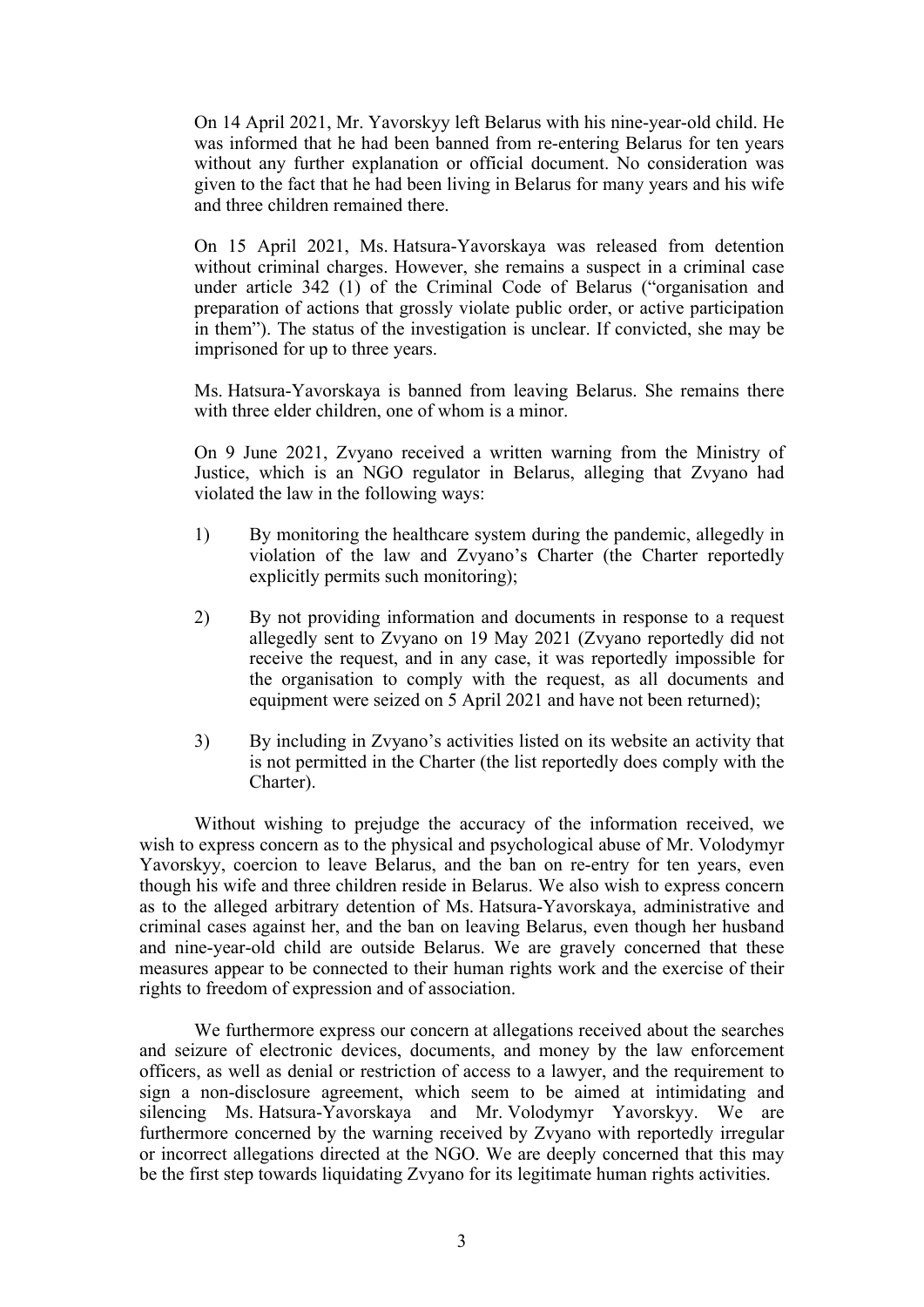Finally, we express our most serious concern regarding the continuous intimidation and criminalisation of human rights defenders in Belarus in connection to their human rights work. In light of recent communications, we are concerned that Belarusian authorities are seeking to silence and criminalise all forms of dissent by targeting opposition (BLR 7/2020), peaceful protesters (BLR 5/2020, BLR 6/2020, BLR 10/2020, and BLR 1/2021), people who display symbols of the civic protest movement (BLR 3/2021), lawyers (BLR 3/2020 and BLR 9/2020), journalists and media personnel (BLR 4/2020, BLR 1/2021, and BLR 4/2021), human rights defenders (BLR 8/2020 and BLR 4/2021), and imposing restrictions on civil society organisations including those working for the promotion and protection of human rights (BLR 2/2021). We remain concerned at the chilling effect that all this has on human rights defenders in Belarus, discouraging them from exercising their human rights for fear of retaliation or harassment.

In connection with the above alleged facts and concerns, please refer to the **Annex on Reference to international human rights law** attached to this letter which cites international human rights instruments and standards relevant to these allegations.

As it is our responsibility, under the mandates provided to us by the Human Rights Council, to seek to clarify all cases brought to our attention, we would be grateful for your observations on the following matters:

- 1. Please provide any additional information and/or comment(s) you may have on the above-mentioned allegations.
- 2. Please provide the details, and where available the results, of any investigation, which may have been carried out in relation to the allegations of the physical and psychological abuse of Mr. Volodymyr Yavorskyy.
- 3. Please provide information on the legal and factual basis for the detention of Ms. Hatsura-Yavorskaya, any administrative and criminal cases against her, and explain how these are compatible with your Excellency'<sup>s</sup> Government international human rights obligations.
- 4. Please provide information on the legal basis for the searches made on Ms. Hatsura-Yavorskaya'<sup>s</sup> and Mr. Volodymyr Yavorskyy'<sup>s</sup> homes, and on the office of Zvyano, as well as the seizure of electronic equipment, documents, and money and explain how these measures are compatible with your Excellency'<sup>s</sup> Government international human rights obligations.
- 5. Please provide information on the status of Mr. Volodymyr Yavorskyy'<sup>s</sup> permanen<sup>t</sup> residence permit and the legal basis for the travel restrictions imposed on him and Ms. Hatsura-Yavorskaya and explain how these restrictions are compatible with your Excellency'<sup>s</sup> Government international human rights obligations.
- 6. Please outline the steps taken to uphold and protect the rights of Ms. Hatsura-Yavorskaya, Mr. Volodymyr Yavorskyy, and their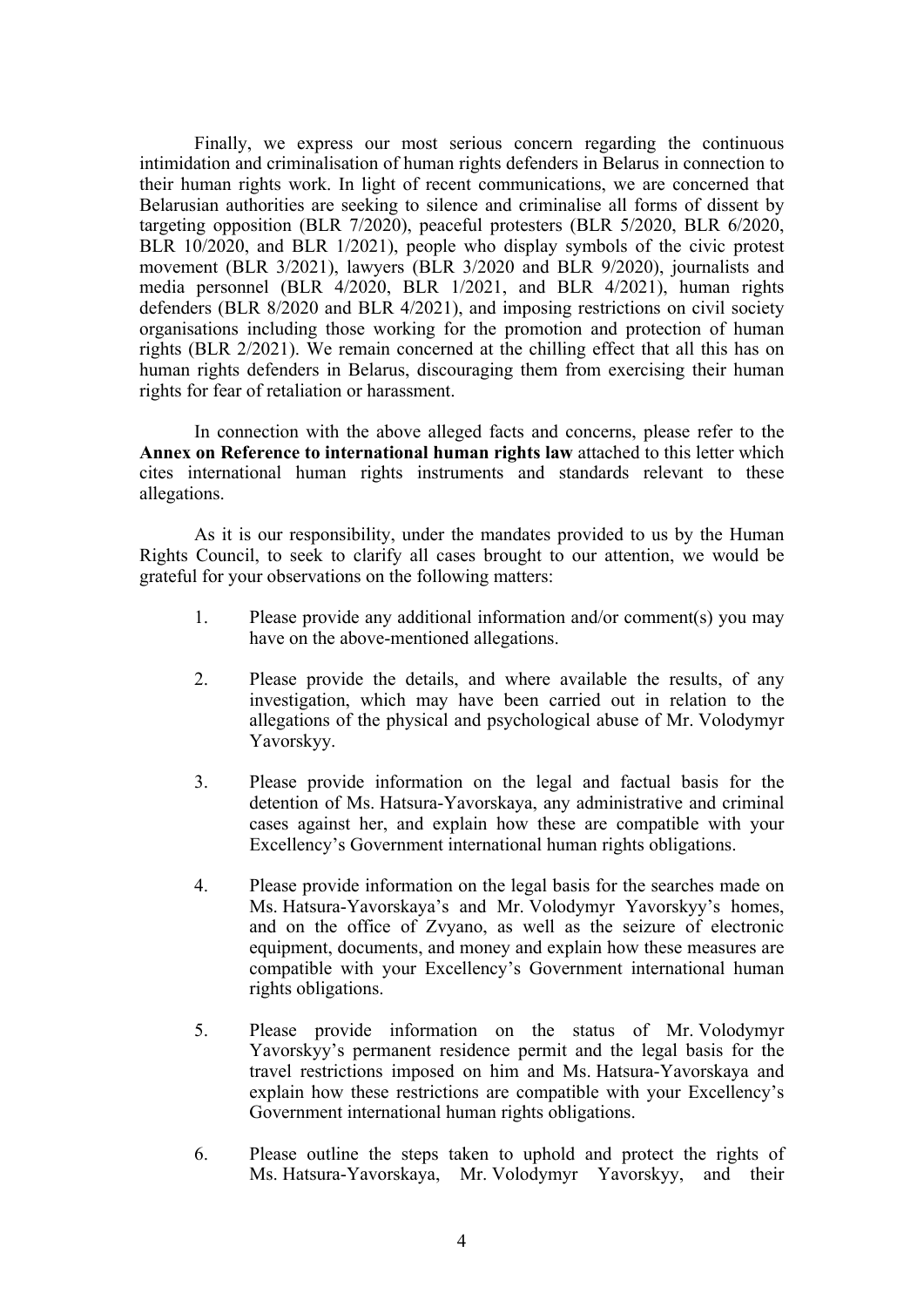children to family life.

- 7. Please provide information as to whether Ms. Hatsura-Yavorskaya and Mr. Volodymyr Yavorskyy were provided promp<sup>t</sup> access to their lawyers and were required to sign non-disclosure agreements and explain how this is compatible with your Excellency'<sup>s</sup> Government international human rights obligations.
- 8. Please provide information whether Zvyano faces the risk of liquidation, and explain how this is compatible with your Excellency'<sup>s</sup> Government international human rights obligations.
- 9. Please indicate what measures have been taken to ensure that human rights defenders are able to carry out their legitimate work in Belarus in <sup>a</sup> safe and enabling environment without fear of harassment, criminalisation, threats or acts of intimidation of any kind towards them and their families.

We would appreciate receiving <sup>a</sup> response within 60 days. Passed this delay, this communication and any response received from your Excellency'<sup>s</sup> Government will be made public via the communications reporting [website](https://spcommreports.ohchr.org/). They will also subsequently be made available in the usual repor<sup>t</sup> to be presented to the Human Rights Council.

While awaiting <sup>a</sup> reply, we urge that all necessary interim measures be taken to halt the alleged violations and preven<sup>t</sup> their re-occurrence and in the event that the investigations suppor<sup>t</sup> or sugges<sup>t</sup> the allegations to be correct, to ensure the accountability of any person(s) responsible for the alleged violations.

Please accept, Excellency, the assurances of our highest consideration.

Mary Lawlor Special Rapporteur on the situation of human rights defenders

Anaïs Marin Special Rapporteur on the situation of human rights in Belarus

Irene Khan Special Rapporteur on the promotion and protection of the right to freedom of opinion and expression

Nils Melzer Special Rapporteur on torture and other cruel, inhuman or degrading treatment or punishment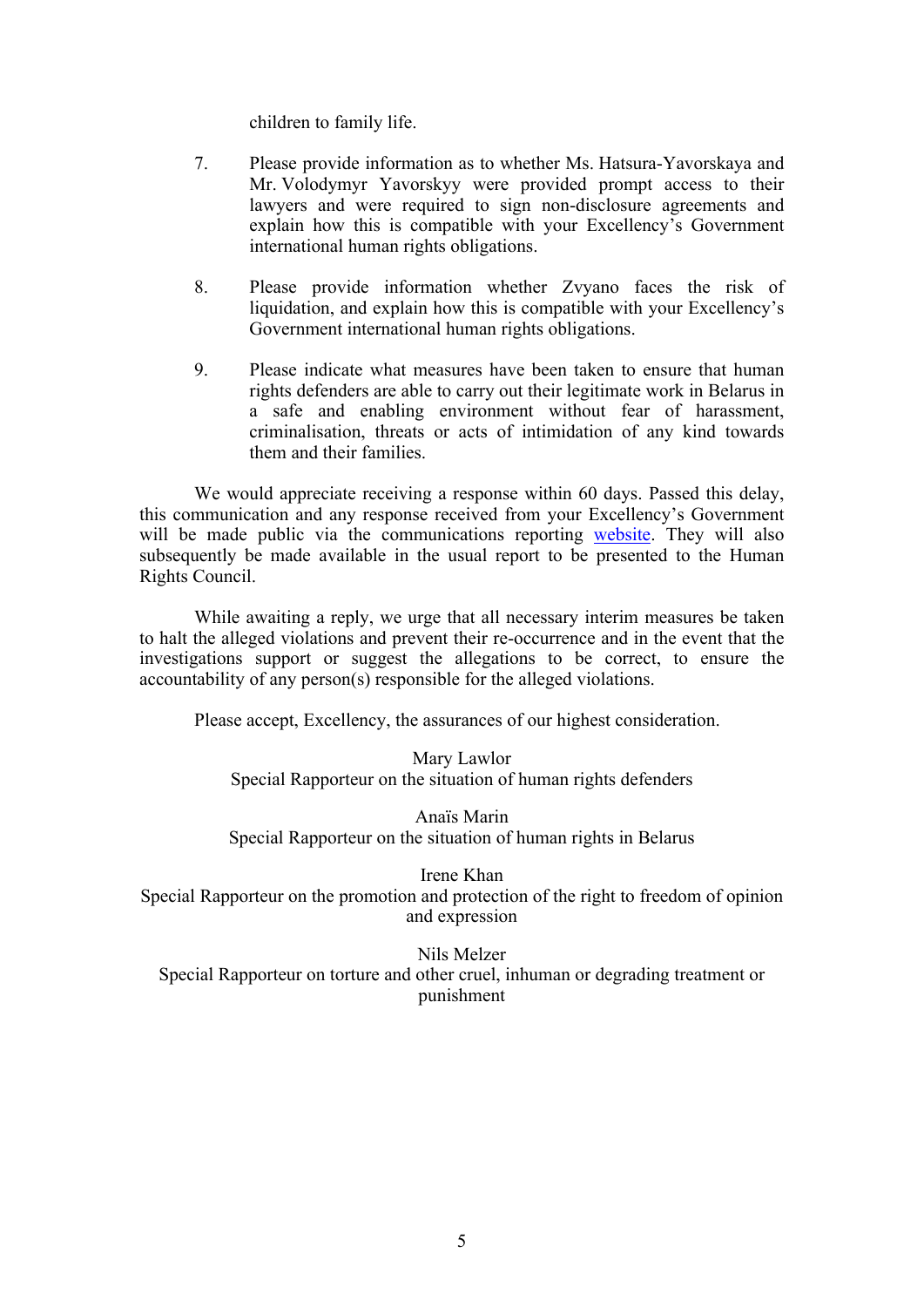#### **Annex**

# **Reference to international human rights law**

In connection with above alleged facts and concerns, we would like to draw the attention of your Excellency'<sup>s</sup> Government to the following human rights standards:

### *The rights to freedom of opinion and expression and freedom of association*

We would like to refer your Excellency'<sup>s</sup> Government to articles 19 and 22 of the International Covenant on Civil and Political Rights (ICCPR), ratified by Belarus on 12 November 1973, that guarantee the rights to freedom of opinion and expression and freedom of association.

The right to freedom of expression includes the right to seek, receive and impart information and ideas of all kinds. As interpreted by the Human Rights Committee in General Comment No. 34 (CCPR/C/GC/34), such information and ideas include, inter alia, political discourse, commentary on one'<sup>s</sup> own and on public affairs, cultural and artistic expression, and discussion of human rights (Paragraph 11), and all forms of expression and the means of their dissemination are protected, including audio-visual modes of expression (Paragraph 12). Article 19 requires the States to guarantee the right to freedom of expression (Paragraph 11). It is the States' duty to pu<sup>t</sup> in place effective measures to protect against attacks aimed at silencing those exercising their right to freedom of expression (Paragraph 23). An attack on <sup>a</sup> person, because of the exercise of his or her freedom of opinion or expression, including such forms of attack as arbitrary arrest and torture, can under no circumstance be compatible with article 19 (Paragraph 23). All such attacks should be vigorously investigated in <sup>a</sup> timely fashion, and the perpetrators prosecuted, and the victims be in receipt of appropriate forms of redress (Id.).

We would also like to remind your Excellency'<sup>s</sup> Government that any restrictions to the right to freedom of expression must meet the criteria established by international human rights standards, such as article 19 (3) of the ICCPR. Under these standards, restrictions must be provided for by law and conform to the strict tests of necessity and proportionality. As interpreted by the Human Rights Committee in General Comment No. 34 (CCPR/C/GC/34), article 19 (3) may never be invoked to justify the muzzling of any advocacy of human rights (Paragraph 23).

We would like to also remind your Excellency'<sup>s</sup> Government of the Human Rights Council resolution 12/16 (A/HRC/RES/12/16), in which the Human Rights Council expresses its concern that violations of the rights to freedom of opinion and expression continue to occur, often with impunity, including arbitrary detention, torture, intimidation, persecution and harassment, threats and acts of violence, increased abuse of legal provisions on surveillance, search and seizure, and censorship against persons who exercise, seek to promote or defend these rights, including human rights defenders. In resolution 12/16, the Human Rights Council calls upon the States to respec<sup>t</sup> and ensure the respec<sup>t</sup> for these rights, take all necessary measures to pu<sup>t</sup> an end to violations of these rights, bring to justice those responsible, ensure that victims of violations have an effective remedy, and refrain from imposing restrictions which are not consistent with article 19 (3) of the ICCPR, including on reporting on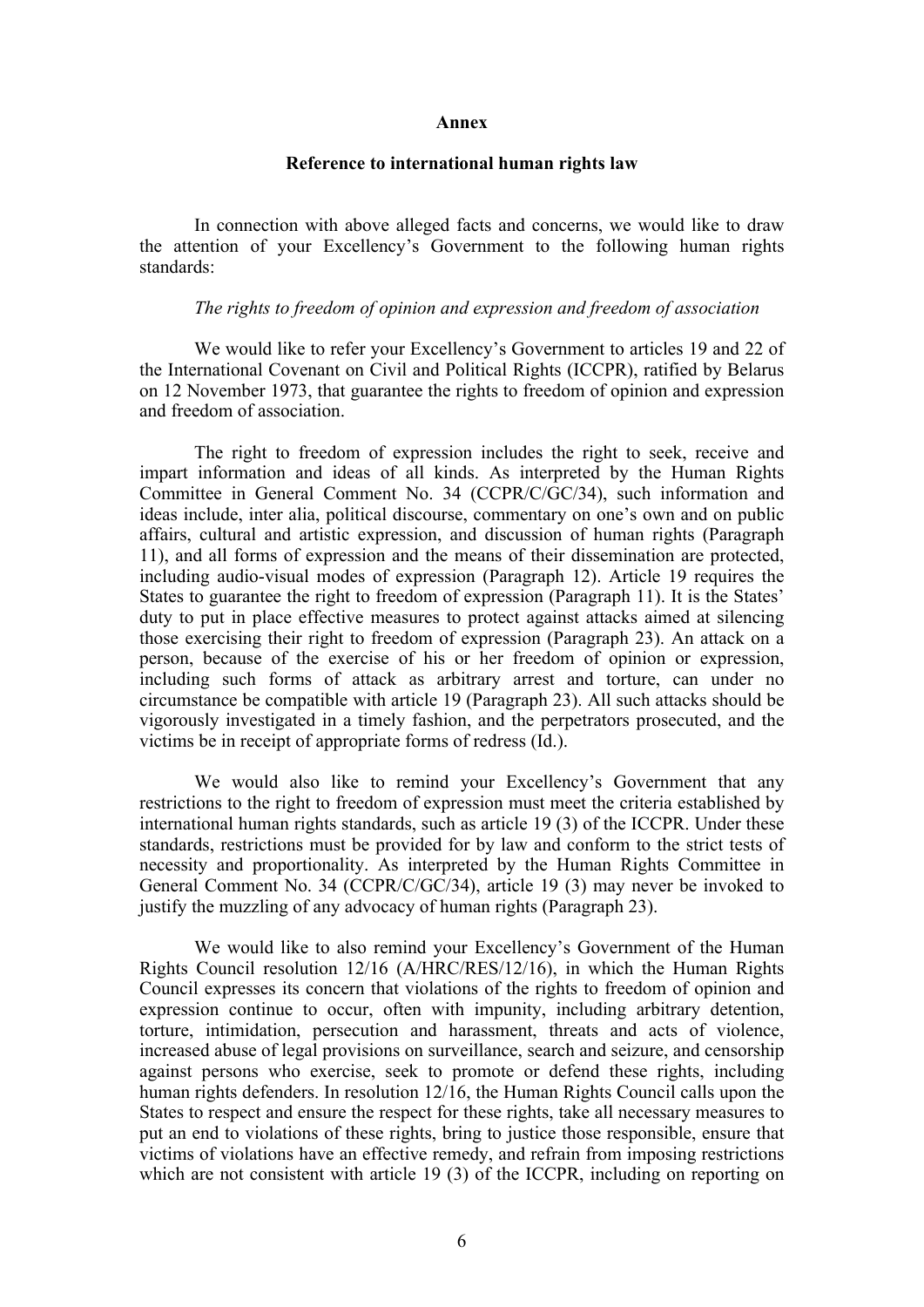human rights and governmen<sup>t</sup> activities, and expression of opinion and dissent.

## *The right to take par<sup>t</sup> in cultural life*

We would also like to refer to article 15 of the International Covenant on Economic, Social and Cultural Rights (ICESCR), ratified by Belarus on 12 November 1973, that guarantees the right of everyone to take par<sup>t</sup> in cultural life.

According to the General Comment No. 21 by the Committee on Economic, Social and Cultural Rights (E/C.12/GC/21), this right may be exercised by <sup>a</sup> person as an individual, in association with others, or within <sup>a</sup> community or group (Paragraph 9). It includes three interrelated main components: (a) participation in, (b) access to, and (c) contribution to cultural life (Paragraph 15). Everyone has, inter alia, the right to seek and develop cultural knowledge and expressions and to share them with others, as well as to act creatively and take par<sup>t</sup> in creative activity (Id.).

Any limitations to the right to take par<sup>t</sup> in cultural life must pursue <sup>a</sup> legitimate aim, be compatible with the nature of this right, strictly necessary for the promotion of general welfare in <sup>a</sup> democratic society, and proportionate (Paragraph 19). The States need to take into consideration existing international human rights standards on limitations that can or cannot be legitimately imposed on rights that are intrinsically linked to the right to take par<sup>t</sup> in cultural life, such as the rights to privacy, to freedom of opinion and expression, to peaceful assembly and to freedom of association (Id.).

Ensuring this right requires from the State party both abstention (i.e., noninterference with the exercise of cultural practices and with access to cultural goods and services) and positive action (ensuring preconditions for participation, facilitation and promotion of cultural life, and access to and preservation of cultural goods) (Paragraph 6).

The States have the immediate obligation to guarantee that the right of everyone to take par<sup>t</sup> in cultural life is exercised without discrimination, to recognise cultural practices, and to refrain from interfering in their enjoyment and development (Paragraph 44). Regressive measures are not permitted (Paragraph 46).

## *The right to liberty of movement and freedom to choose one'<sup>s</sup> residence*

We would also like to refer your Excellency'<sup>s</sup> Government to article 12 of the ICCPR that provides that everyone has the right to liberty of movement and freedom to choose his or her residence. Everyone shall be free to leave any country, including his or her own. No one shall be arbitrarily deprived of the right to enter his or her own country.

According to the Human Rights Committee'<sup>s</sup> General Comment No. 27 (CCPR/C/21/Rev.1/Add.9), the scope of one'<sup>s</sup> "own country" is not limited to nationality in <sup>a</sup> formal sense and embraces, at the very least, an individual who, because of his or her special ties to or claims in relation to <sup>a</sup> given country, cannot be considered to be <sup>a</sup> mere alien (Paragraph 20). It might also embrace other categories of long-term residents (Id.). The reference to the concep<sup>t</sup> of arbitrariness is intended to emphasise that it applies to all State action, legislative, administrative, and judicial; it guarantees that even interference provided for by law should be in accordance with the provisions, aims and objectives of the ICCPR and should be, in any event,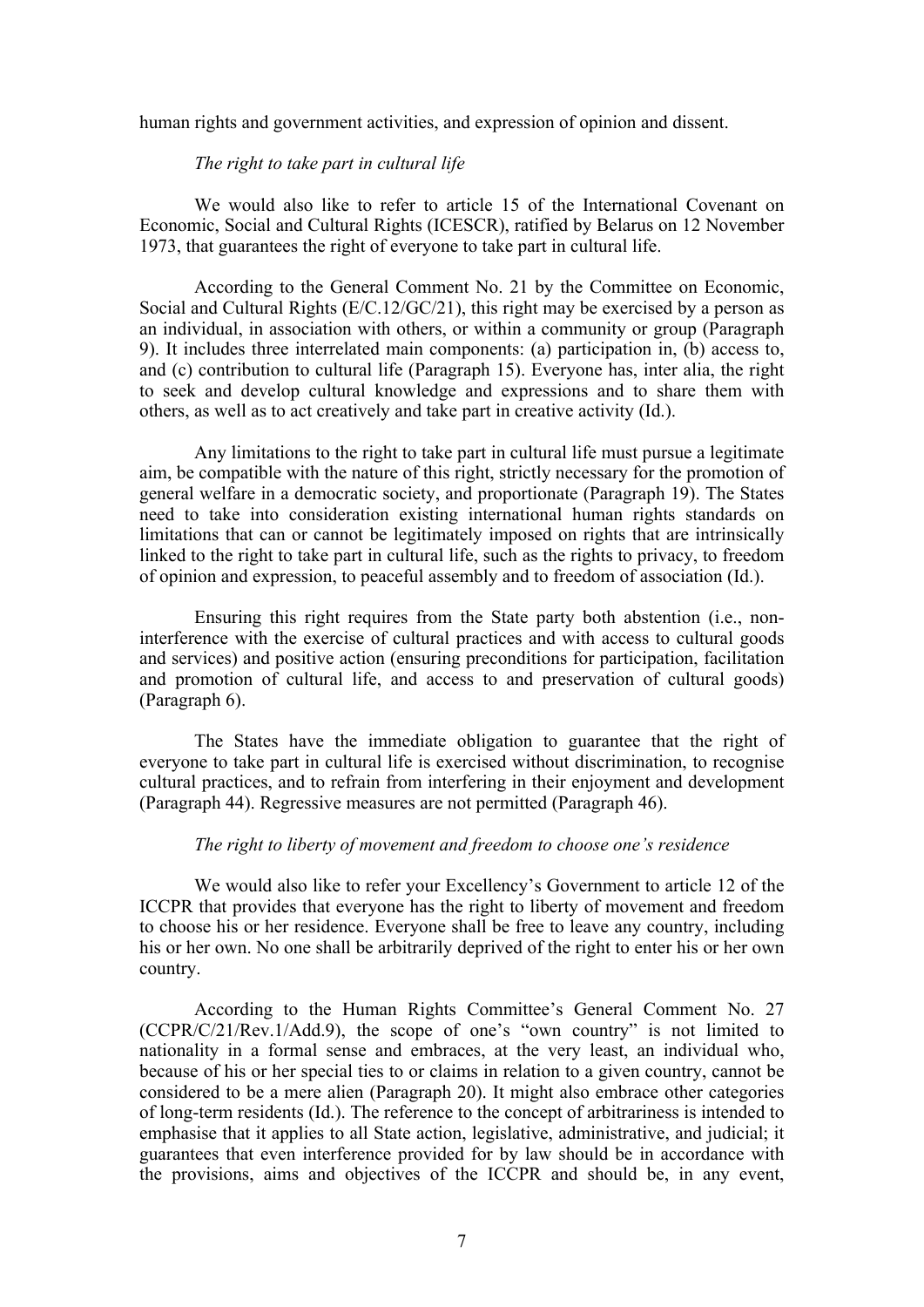reasonable in the particular circumstances (Paragraph 21). There are few, if any, circumstances in which deprivation of the right to enter one'<sup>s</sup> own country could be reasonable (Id.).

We would like to emphasise that any restriction to these rights must be compatible with article 12 (3) of the ICCPR, which establishes that restrictions are only acceptable if they are provided by law, are necessary to protect national security, public order (ordre public), public health or morals or the rights and freedoms of others, and are consistent with the other rights recognised in the ICCPR. According to the Human Rights Committee'<sup>s</sup> General Comment No. 27 (CCPR/C/21/Rev.1/Add.9), it would be <sup>a</sup> clear violation of the ICCPR if the rights were restricted by making distinctions of any kind, such as political or other opinion (Paragraph 18).

#### *The right to family life and the rights of children*

We would also like to refer to article 10 of the ICESCR, which guarantees the right to family life, including the protection of children. The widest possible protection and assistance should be accorded to the family, which is the natural and fundamental group unit of society, particularly while it is responsible for the care and education of dependent children.

We also refer to the Convention on the Rights of the Child, ratified by Belarus on 1 October 1990. Article 2 of the Convention requires the States to respec<sup>t</sup> and ensure the rights of each child without discrimination of any kind, inter alia, irrespective of the child'<sup>s</sup> or his or her parent'<sup>s</sup> or legal guardian'<sup>s</sup> political or other opinion. Article 3 gives the child the right to have his or her best interests assessed and taken into account as <sup>a</sup> primary consideration in all actions or decisions that concern him or her. Article 18 states that parents have the primary responsibility for the upbringing and development of the child.

Article 9 requires the States to ensure that <sup>a</sup> child shall not be separated from his or her parents against their will, excep<sup>t</sup> when competent authorities subject to judicial review determine, in accordance with applicable law and procedures, that such separation is necessary for the best interests of the child.

Article 10 states that <sup>a</sup> child whose parents reside in different States shall have the right to maintain on <sup>a</sup> regular basis, save in exceptional circumstances, personal relations and direct contacts with both parents. States shall respec<sup>t</sup> the right of the child and his or her parents to leave any country, including their own, and enter their own country. The right to leave any country shall be subject only to such restrictions as are prescribed by law and which are necessary to protect the national security, public order (ordre public), public health or morals or the rights and freedoms of others and are consistent with the other rights recognised in the Convention.

As clarified by the Committee on the Rights of the Children in its General Comment No. 14 (CRC/C/GC/14), no right could be compromised by <sup>a</sup> negative interpretation of the child'<sup>s</sup> best interests. The Committee draws up <sup>a</sup> non-exhaustive list of elements that could be included in <sup>a</sup> best-interests assessment by any decisionmaker having to determine <sup>a</sup> child'<sup>s</sup> best interests: (a) the child'<sup>s</sup> views, (b) the child'<sup>s</sup> identity, (c) preservation of the family environment and maintaining relations, (d) care, protection, and safety of the child, (e) situation of vulnerability, (f) the child'<sup>s</sup> right to health, (g) the child'<sup>s</sup> right to education. States must pu<sup>t</sup> in place formal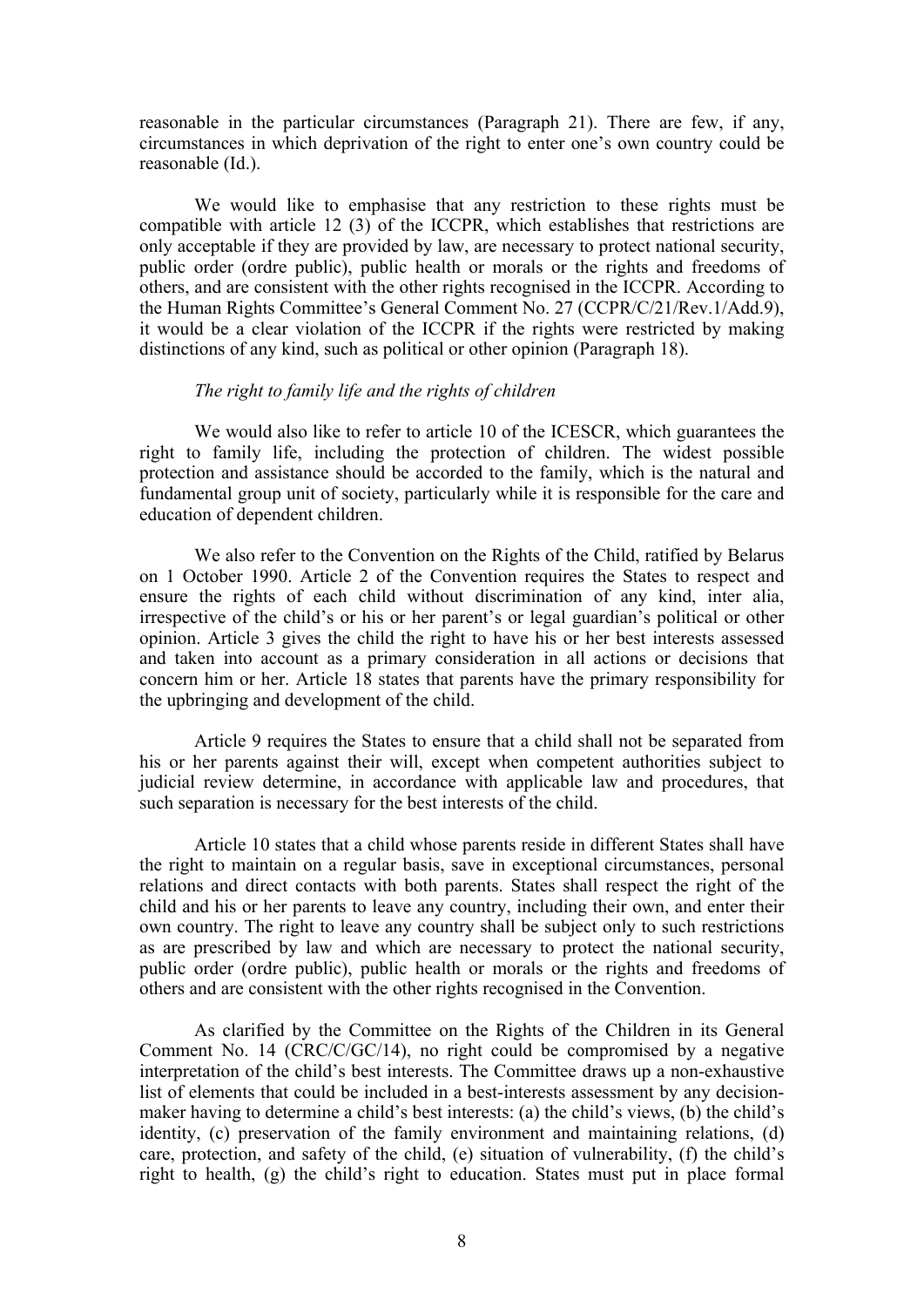processes, with strict procedural safeguards, designed to assess and determine the child'<sup>s</sup> best interests for decisions affecting the child, including mechanisms for evaluating the results. States must develop transparent and objective processes for all decisions made by legislators, judges, or administrative authorities, especially in areas that directly affect the child or children.

*The rights pertaining to searches and seizure, interrogation, detention, administrative and criminal cases*

We would like to remind your Excellency'<sup>s</sup> Government of article 17 of the ICCPR, which provides for the rights of individuals to be protected against arbitrary or unlawful interference with their privacy, family, home, and correspondence.

We would also like to refer your Excellency'<sup>s</sup> Government to the absolute and non-derogable prohibition of torture and other cruel, inhuman, or degrading treatment or punishment, as enshrined in article 7 of the ICCPR and articles 2 and 16 of the Convention against Torture and Other Cruel, Inhuman or Degrading Treatment or Punishment, ratified by Belarus on 13 March 1987. In its General Comment No. 20, the Human Rights Committee emphasised that the prohibition in article 7 of the ICCPR relates both to the acts that cause physical pain and those that cause mental suffering to the victim (Paragraph 5).

We would furthermore like to refer to articles 9 and 14 of the ICCPR, which guarantee the right not to be subjected to arbitrary arrest or detention, unlawful deprivation of liberty, as well as the right to <sup>a</sup> fair trial.

In its General Comment No. 35 (CCPR/C/GC/35), the Human Rights Committee has stated that arresting or detaining an individual as punishment for the legitimate exercise of the rights guaranteed by the ICCPR, including freedom of opinion and expression, and freedom of association, is arbitrary (Paragraph 17).

The recent repor<sup>t</sup> of the Working Group on Arbitrary Detention to the Human Rights Council (A/HRC/45/16) reiterated that the right to legal assistance is one of the key safeguards in preventing the arbitrary deprivation of liberty (Paragraph 50). The right to legal assistance must be ensured from the moment of deprivation of liberty and across all settings of detention, including, inter alia, criminal justice and administrative detention (Paragraph 51). Legal assistance should be available at all stages of criminal proceedings, namely, during pretrial, trial, re-trial and appellate stages, to ensure compliance with fair trial guarantees (Paragraph 53).

We would also like to refer your Excellency'<sup>s</sup> Government to the UN Basic Principles on the Role of Lawyers, adopted by the Eighth United Nations Congress on the Prevention of Crime and the Treatment of Offenders, held in Havana (Cuba) from 27 August to 7 September 1990. Principle 2 requires governments to ensure effective and equal access to lawyers for all persons without distinction of any kind, such as based on political or other opinion. Principle 7 requires the governments to further ensure that all persons arrested or detained, with or without criminal charge, shall have promp<sup>t</sup> access to <sup>a</sup> lawyer. Principle 8 requires the governments to provide all arrested, detained, or imprisoned persons with adequate opportunities, time, and facilities to be visited by and to communicate and consult with <sup>a</sup> lawyer, without delay, interception, or censorship and in full confidentiality.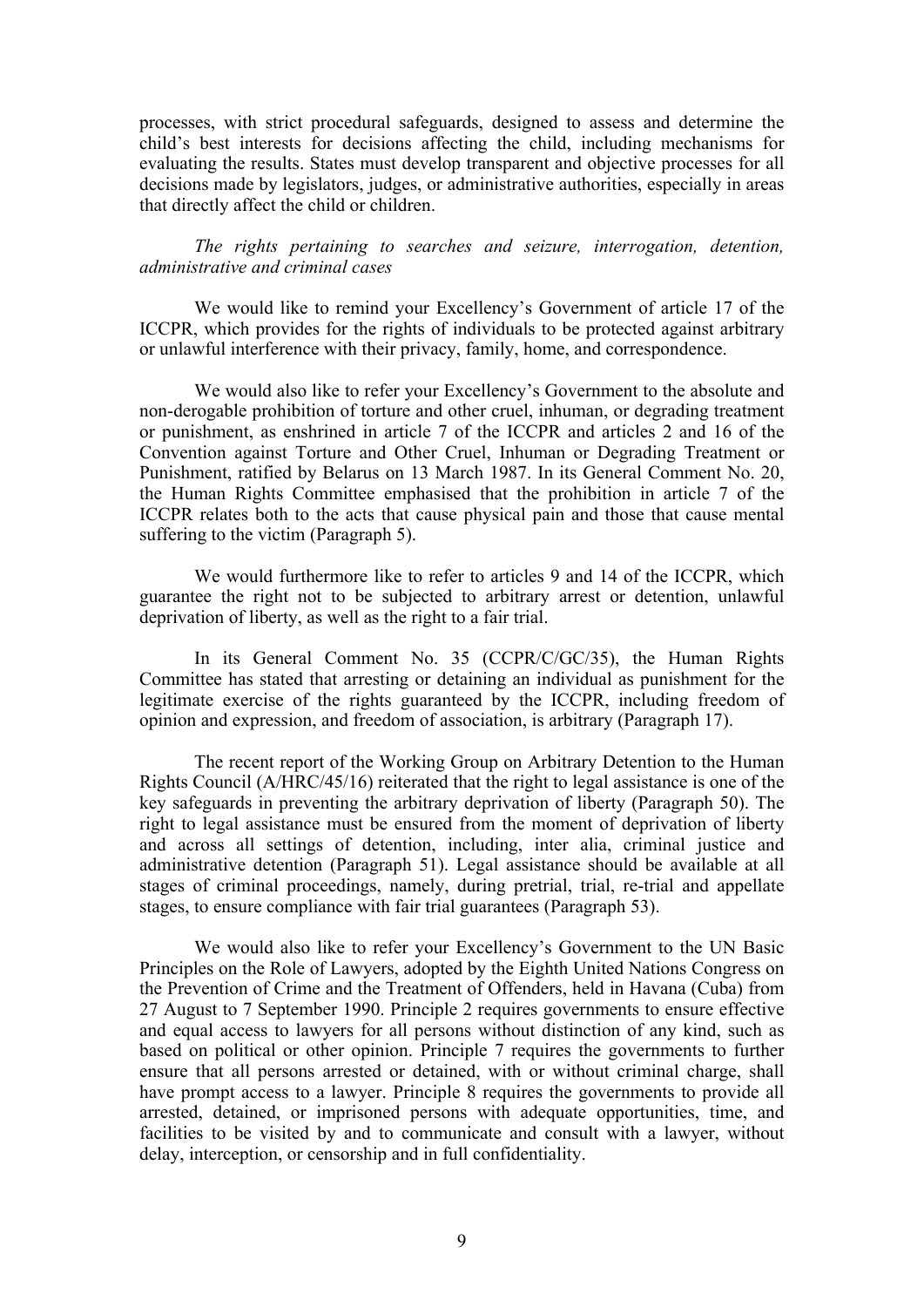## *The rights of human rights defenders*

Furthermore, we would like to refer your Excellency'<sup>s</sup> Government to the fundamental principles set forth in the Declaration on the Right and Responsibility of Individuals, Groups and Organs of Society to Promote and Protect Universally Recognised Human Rights and Fundamental Freedoms, adopted on 9 December 1998 (also known as the UN Declaration on Human Rights Defenders). Articles 1 and 2 of the Declaration state that everyone has the right to promote and to strive for the protection and realisation of human rights and fundamental freedoms at the national and international levels and that each State has <sup>a</sup> prime responsibility and duty to protect, promote and implement all human rights and fundamental freedoms.

Likewise, we would like to bring to the attention of your Excellency'<sup>s</sup> Government the following provisions of the UN Declaration on Human Rights Defenders:

- - Article 5 (b), which provides for the right to form, join and participate in non-governmental organizations, associations or groups for the purpose of promoting and protecting human rights and fundamental freedoms;
- Article 6 (a), which provides for the right to know, seek, obtain, receive, and hold information about all human rights and fundamental freedoms;
- Article 6 (b) and (c), which provides for the right to freely publish, impart or disseminate to others views, information and knowledge on all human rights and fundamental freedoms; and to study, discuss, form and hold opinions on the observance, both in law and in practice, of all human rights and fundamental freedoms and to draw public attention to those matters;
- Article 9 (1), which establishes that in the exercise of human rights and fundamental freedoms, including the promotion and protection of human rights, everyone has the right to benefit from an effective remedy and to be protected in the event of the violation of those rights; and
- - Article 12 (2) and (3), which provides that the State shall take all necessary measures to ensure the protection of everyone against any violence, threats, retaliation, de facto or de jure adverse discrimination, pressure, or any other arbitrary action as <sup>a</sup> consequence of their legitimate exercise of the rights referred to in the Declaration. In this connection, everyone is entitled, individually and in association with others, to be protected effectively under national law in reacting against or opposing, through peaceful means, activities, and acts, including those by omission, attributable to States that result in violations of human rights and fundamental freedoms, and acts of violence perpetrated by groups or individuals that affect the enjoyment of human rights and fundamental freedoms.